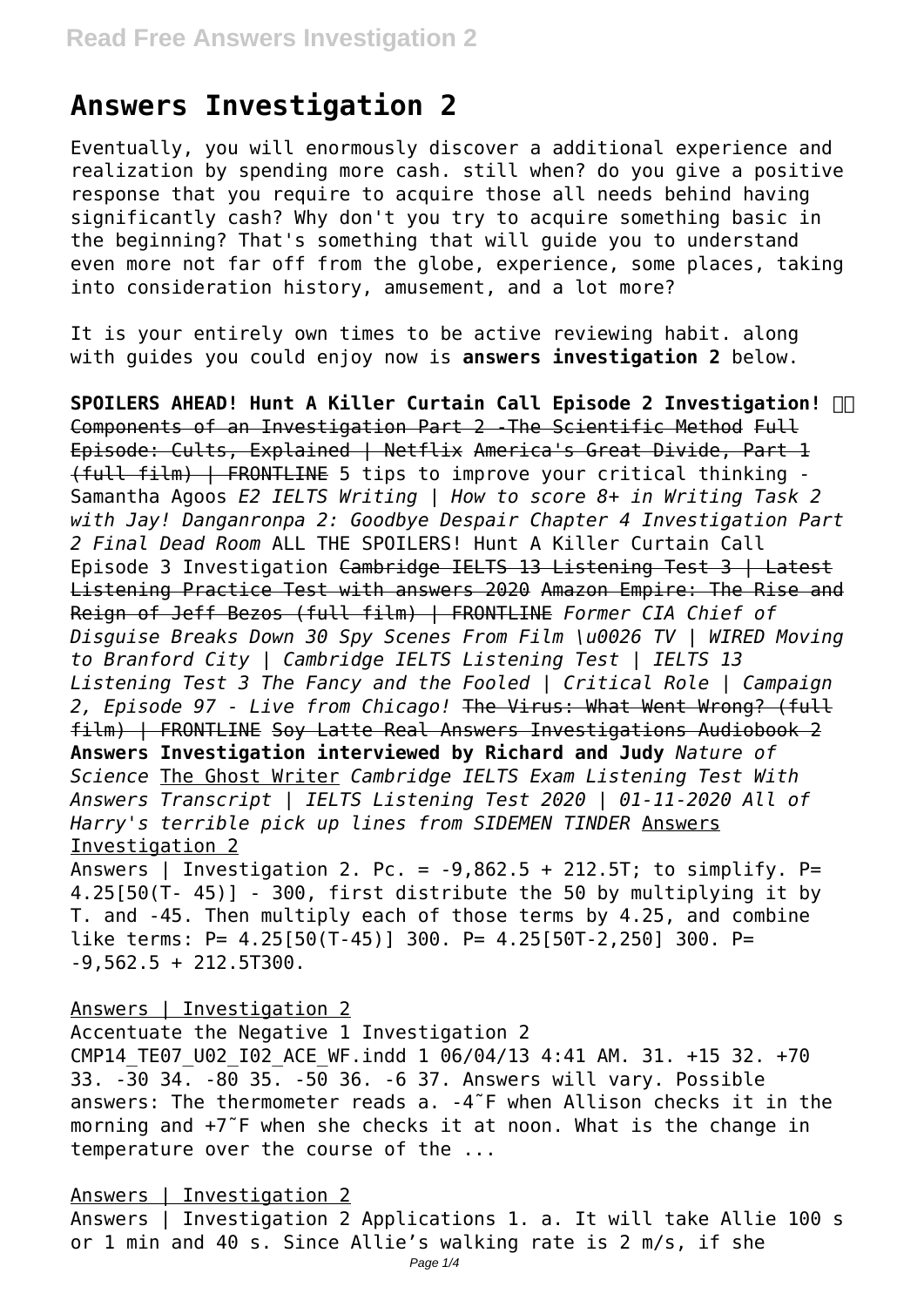# **Read Free Answers Investigation 2**

travels 200 m, it will take her 200 ,  $2 = 100$  s. b. Grace will reach the fountain first. Since Grace is traveling at 1.5 m/s and she has to go 90 m, it will take Grace 90 ,  $1.5 = 60$  s to reach the fountain,

#### Answers | Investigation 2

Answers | Investigation 2. Applications. 1. a. Plan 1: y=x+5; Plan 2: 1.5 2.5. Intersection point (5, 10) is an exact b. solution to the system of equations.  $xc. +5 = 1.5x2.5$  leads to 5; (5) + 5 = 10 or  $1.5(5) + 2.5 = 10$  leads to y= 10. Plan 1 is a better deal for more than d. 5 cards purchased. 2.

#### Answers | Investigation 2

Answers | Investigation 2 (c. x+ 1.5)(  $-1.5$ ) = 2 2.25 The pattern is multiplying the sum and difference of two numbers. The result is the difference of the squares of the two numbers. Symbolically, this is represented by:  $(x + a)( -) = 2$  ax 2 or x2-a2. A similar pattern holds when the coefficient of x is not 1:  $(ax + c)(ax-c) = (ax)2-c2$ .

#### Answers | Investigation 2

Answers Investigation 2 Recognizing the mannerism ways to acquire this book answers investigation 2 is additionally useful. You have remained in right site to start getting this info. get the answers investigation 2 join that we have the funds for here and check out the link. You could buy guide answers investigation 2 or acquire it  $as$  soon  $as$   $\ldots$ 

Answers Investigation 2 - web.sima.notactivelylooking.com 32 London Rd , Guildford , GU1 2AB. Hide the Map. Directions. https:/ /www.yell.com/biz/answers-investigation-private-investigatorguildford-7649430/#view=map. Tel 01483 200999. Website.

Answers Investigation Private Investigator, Guildford ... Private Detective Guildford Surrey & London - 25 years establishment and an award winning firm. Call Answers Investigation in Surrey on 01483 200999 & in London on 020 7158 0332

Private Detective London, Surrey & UK Private Investigator 2 answers. Copper scrap metal prices vary on a daily basis and also depends on the type of copper scrap (wire, prepared, etc.). As of May 28, 2009: #1 Heavy Scrap Copper is around \$1.70 - \$1.80 a ...

Answers - The Most Trusted Place for Answering Life's ... A primary resource for year one children. This is a maths investigation about shopping the pupil will need to work out the answers.

Numeracy: Maths investigation 2 | Worksheet | PrimaryLeap ... CC Investigation 2 Answers to Additional Practice, Skill Practice, and Check-Up Investigation 2 Additional Practice 1. a. the length of the rental period b. t c. Bob's: 3t + 9; Cycle Center: 5t d. e. Bob's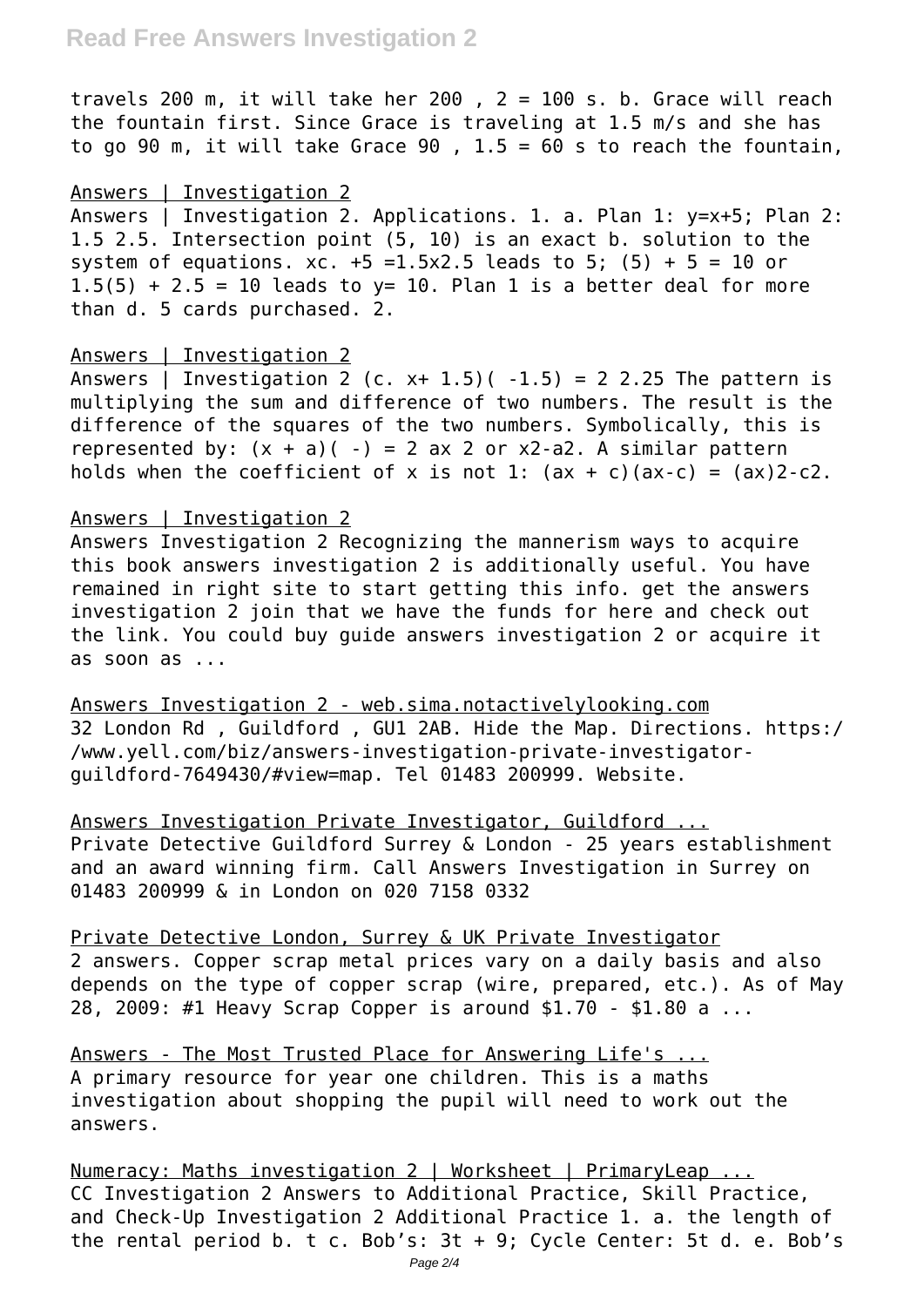Bike Rentals; For 4 hours, Cycle Center is cheaper, but for 5 or 6 hours, Bob's is cheaper, so

#### Answers For Check Up Investigation 2

Get Free Answers Investigation 2 Answers Investigation 2 Answers | Investigation 2 Applications 1. a. Possible answer:The median is 3. Order the data from least to greatest. The median is the value that separates the data into two parts with an equal number of data values in each part. For 16 Answers Investigation 2 aurorawinterfestival.com

#### Answers Investigation 2 - develop.notactivelylooking.com

Answers | Investigation 2 4. a.  $\times$  0 4 6 A B D C 0 2 4 6 8 y Choose any number b. k greater than 1. The rule is (kx, ky). Students may test their rules by making a table of the coordinates of the image, plotting them on a graph, and comparing the side lengths and angle measures to those of the original. Choose any positive numberc. s less than 1.

# Answers | Investigation 2 - 126 Math

Answers | Investigation 2 20. Greater than; 1 million is 106 and 10 6 12. Therefore, 106 6 126. 21. 32 \* 5 22. 24 \* 32 23. 23 \*11 23 24. a. The y-intercept is  $(0,10)$  for each equation. If you make a table of (b. x, y) values for Equation 1 for consecutive x-values, you will see that the y-values decrease by 5, so the rate of change is -5.

# Answers | Investigation 2

Answers Investigation 2 [Read] Answers Investigation 2 [PDF] New updated! The ZIP answers investigation 2 from the best author and publisher is now comprehensible here. This is the lp that will make your daylight reading becomes completed. behind you are looking for the printed scrap book of this PDF in the scrap book store, you may not locate it.

Answers Investigation 2 - flightcompensationclaim.co.uk Click to see more answers to your questions. Phase 2 ground investigation costs are highly site specific and depend on the geology, former use of the site, potential ground contamination and the end use of the site. Our soil investigations start at around £1,500 for a basic investigation for a single residential plot but can exceed hundreds of ...

# How much does a Phase 2 site investigation report cost?

Where To Download Comparing And Scaling Investigation 2 Ace Answers Comparing And Scaling Investigation 2 Investigation 2 Comparing and Scaling Rates: Investigation 2 has three problems with a focus on rates and the constant of proportionality. Problem 2.1 is the same as 2.2 in CMP2. Problems 2.2 and 2.3 are new.